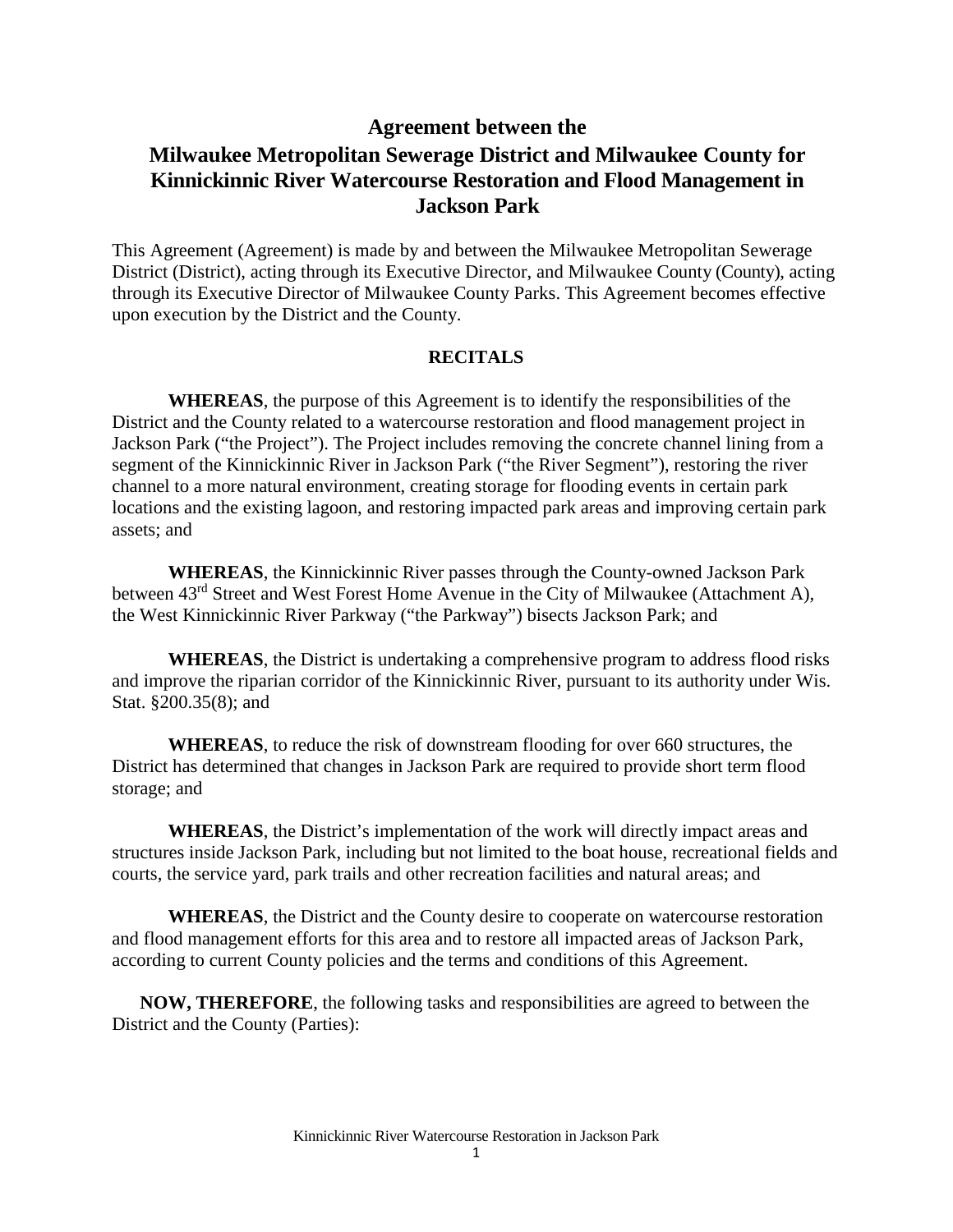#### **AGREEMENT**

#### **1. Rights Granted and Project Principles**

- a. Prior to any rights being granted by the County to the District, the Southeastern Wisconsin Regional Planning Commission must review and concur with the District's hydraulic and hydrologic engineering models.
- b. The County through this Agreement grants the District the right to construct flood control and mitigation measures and park improvements within Jackson Park along the Kinnickinnic River according to plans and specifications to be reviewed and approved by the County. The County, in granting this right to the District, reserves the right of final review and approval of all plans and Construction Documents. Any deviation or substitution from previously approved plans must be determined by County to be an approved equal. Such determination requests should be submitted prior to work taking place or products being purchased and should be approved in writing by the County, which approval will not be unreasonably delayed or withheld. The Parties agree that should the need arise to amend or modify the scope of work of the Project, an amendment to this Agreement shall be made in writing and executed by the Parties.
- c. The Project shall be designed such that there is an equivalent or net gain of recreational opportunities.
- d. The Project shall not include storage basins, except that the existing lagoon will be altered to provide for flood storage.
- e. The Project design and implementation shall seek to preserve as much high-quality habitat as possible, limit the removal of mature trees, and shall seek to improve low quality habitats.
- f. The Project design and implementation shall incorporate input from County staff and from members of the public in all major decision-making.

### **2. Payment For Access and Ability to Utilize Park Land**

For the right to access Jackson Park and make the alterations described herein, and to cover any additional staffing need by the County for review of this Project and the adjacent Kinnickinnic River Parkway Project (27th Street to Jackson Park), the District shall pay the County the amount of \$320,000, to be invoiced annually, in \$80,000 increments, starting no later than January 1, 2021. These payments, together with the other promises made by the District herein, shall take the place of any and all other Right of Entry or other permit fees that may be assessed by the County.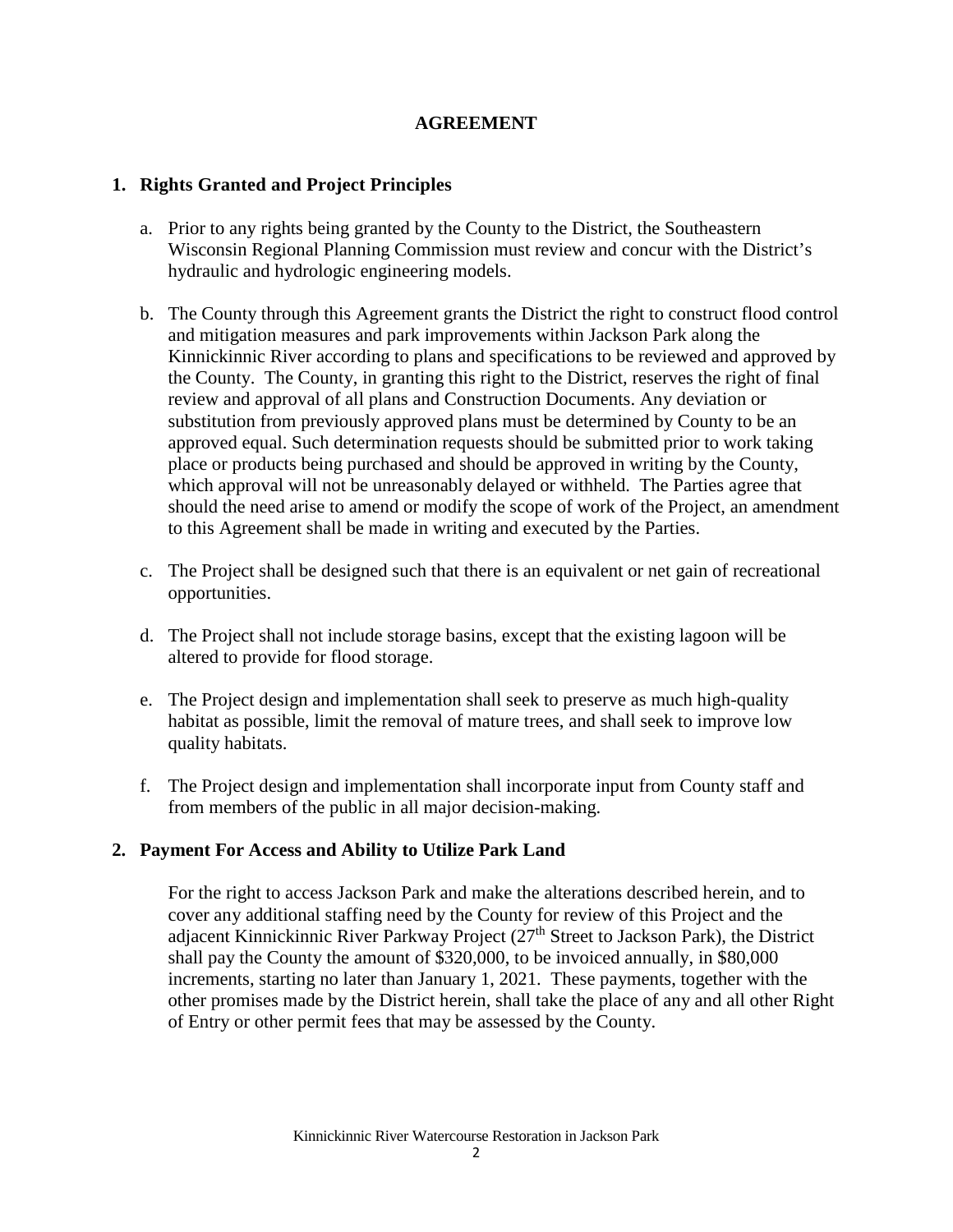### **3. Project Definition**

- a. The project scope consists of lowering land in Jackson Park to create 150 acre-feet of new flood storage and replacing the concrete channel lining and enclosed culverts with a naturalized channel within Jackson Park, as well as dredging accumulated sediments from the park lagoon, generally consistent with the Site Concept attached as Attachment B.
- b. The project scope additionally consists of improvements to the amenities in Jackson Park including improved walking paths, improved recreational amenities, upgrades to the Boathouse, additional parking, and other items outlined in greater detail in Section 6(j) of this Agreement, and generally consistent with the Site Concept attached as Attachment B.

### **4. Procedures**

- a. The District and the County shall each provide a designated representative for the purpose of making and receiving communications from the other Party during the course of the Project. It is anticipated that designated representatives may change as the Projects proceeds from the planning and design phases to the construction phase, and post-construction phase. Communication shall occur on a regular basis throughout the Project, and the District will provide any written reports on progress as requested by the County.
- b. The County grants the District permission to enter Jackson Park and to construct and maintain the Project as further set forth herein. The County shall timely issue all Right of Entry requests, and such Right of Entry permits shall be provided at no additional cost.
- c. The District shall include County staff in the key project decision making processes during the planning and design phases. These processes shall include: design workshops; review opportunities at 30%, 60% and 90% completion; joint planning and implementation of public information opportunities; pre-bid meetings, pre-construction meetings, and all construction coordination meetings. Submittals shall include, but not be limited to, design drawings, shop drawings containing product information and materials and products, a description of the scope of work to be performed, and the means by which such work will be performed. The District will not solicit bids for construction of the Project until it has received approval in writing from Milwaukee County Parks and the Architecture and Engineering Section of Milwaukee County Department of Administrative Services. Any and all change orders impacting the Project scope, Project materials, or any deliverable shall require approval by the County, which shall not be unreasonably delayed.
- d. The District will select a Contractor using a public bid procedure in compliance with Wis. Stat. §66.0901. After selection, the Contractor shall obtain a Right of Entry Permit from the County prior to commencing any work on County Land. The County shall issue the Right of Entry Permit at no cost. Sequential permits may be issued if the project is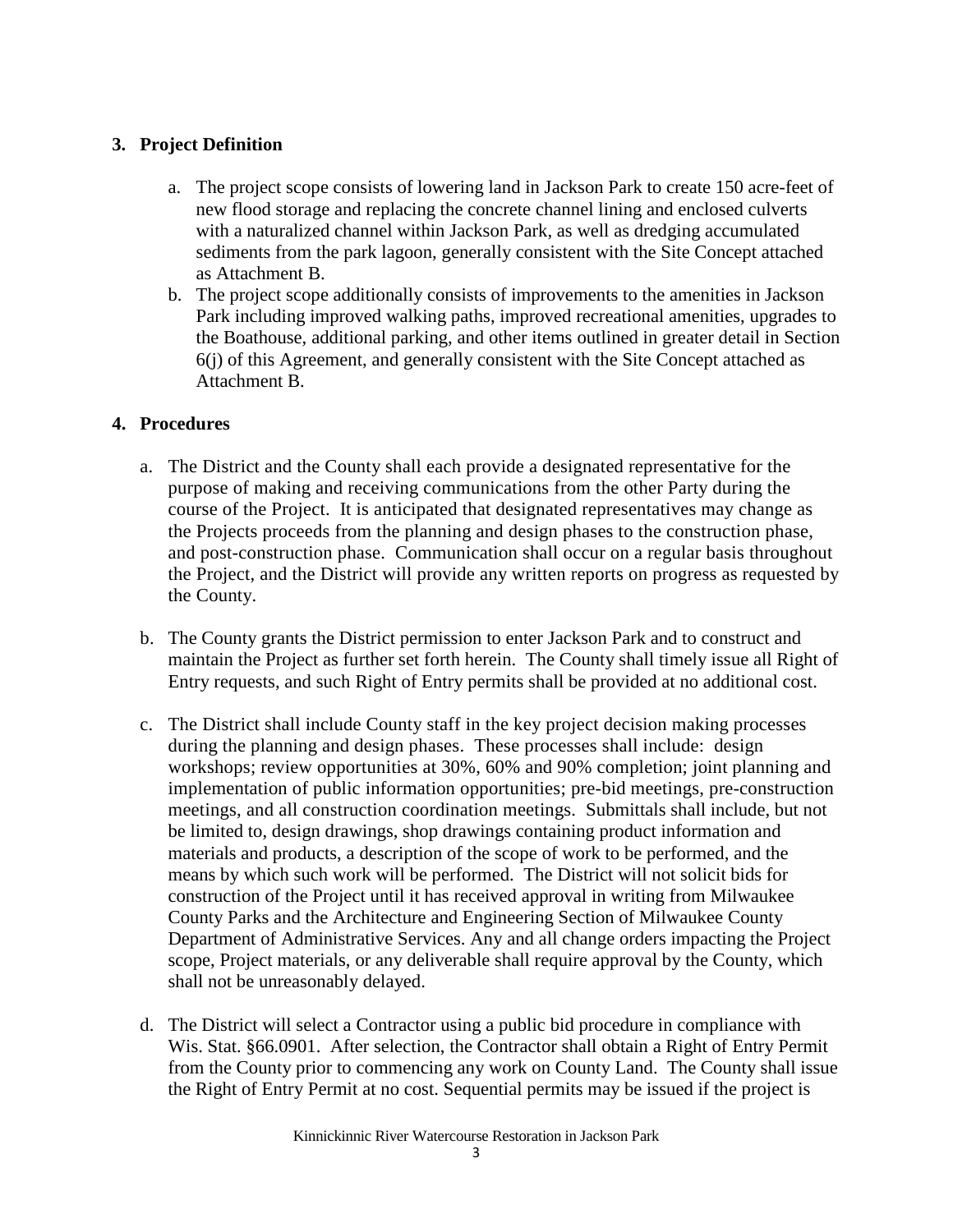phased, but no permit shall have a fee.

- e. The County will act in good faith with the District and the construction Contractor(s) to determine the sites to be used for construction staging. However, the County reserves the right of final approval of the authorized temporary access and construction sites whereby District will be responsible to restore those staging areas to like new condition according to County specifications.
- f. The District is granted the rights specifically stated in this Agreement and only these specific rights. In addition, the County retains all other rights of use so long as the District has the ability to carry out its duties and responsibilities. The County retains the ability and right to grant access to third parties for non-conflicting purposes. The County retains the right to have the area open to the public for their use and enjoyment except as necessary for safety or for security. The County must concur with the District for exclusion of the public to occur in any area.

## **5. Suitability of County Land for the Purpose**

The County makes no representation as to the suitability of the land for the intended purpose. The District assumes full responsibility and cost to make the land suitable for the intended purpose. The County makes no representation regarding any conflicting existing use and the District agrees to resolve at its costs any such conflicts. The County makes no representation as to the environmental conditions and the District assumes full responsibility for any remediation work that is necessary to complete the Project. The District will be responsible for achieving compliance with any Federal, State, or Local law and obtaining any required permits. The District will be responsible for ensuring that the design of the Project will be compliant with all applicable laws and regulations.

### 6. **District Responsibilities**

- a. The District shall manage and fund the design and construction of all aspects of the Project. Management includes District labor and expenses for planning, financing, designing, bidding, construction management, change orders, and post construction documentation and maintenance as set forth below ("Post Construction Obligations").
- b. The District shall sequence construction of the Project to minimize disruptions to the public's use of park amenities impacted by the Project.
- c. Unless otherwise agreed to in writing, all amenities that will be displaced during construction shall be relocated prior to being displaced. The District and the County shall work cooperatively to determine the appropriate location of relocated amenities and features. The sports fields that will be relocated within Jackson Park or to another County Park are: two recreational fields (soccer or equivalent including baseball fields), three tennis courts (or equivalent), and one basketball court (or equivalent). The service yard will be relocated within Jackson Park and will be relocated prior to displacement of the existing service yard.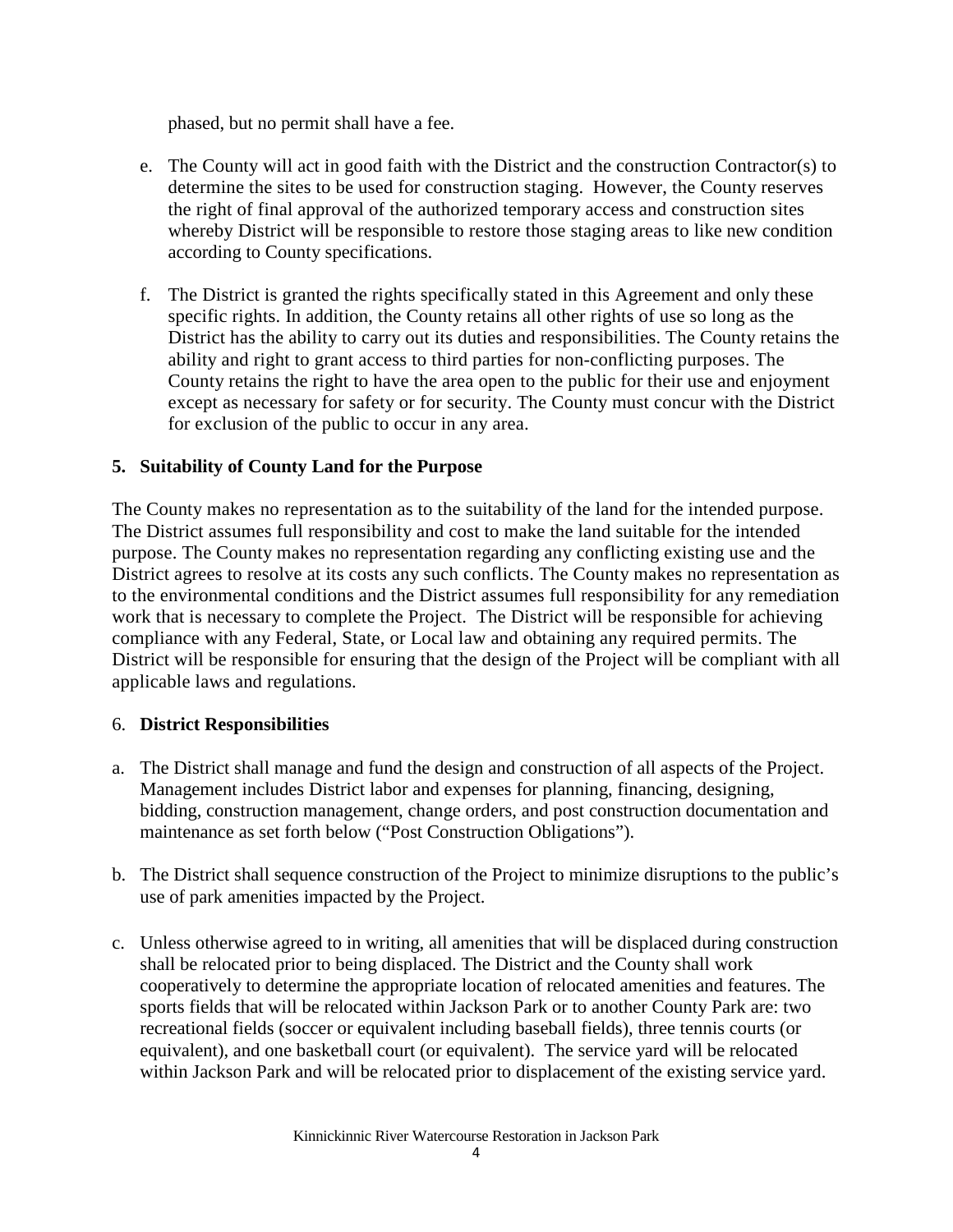- d. Any existing driveways, parking lots, park pedestrian trails, multi-use recreation trails, or other related amenities that are not part of the Project but are damaged due to Project construction activities will be restored by the District to like new condition.
- e. The District will ensure the grading plans for the park and river corridors minimize tree removal.
- f. Determination of Tree Value; Establishment of Tree Fund. The Parties recognize that a number of trees will be removed as a part of the construction project. The District agrees to compensate the County for the value of the trees removed using the following process:
	- i. The value of the trees removed will be a formula (type of tree to size/diameter of tree). The Parties agree that only trees of value (defined as trees with a diameter size of 4 inches or more and of the species shown in the attached exhibit, considering location and condition, or which are specifically listed as an exception by the County), found on County lands in the project area, will be included in the calculation. The District will provide an inventory of the trees affected to the County. The County may audit the inventory and, with the District's concurrence, make corrections. The valuation will be made by a certified arborist selected by the County from a list of five (5) certified arborists submitted by the District. The District will pay for the valuation. All exercise of judgment by the certified arborist in the valuation of the trees shall be final.
	- ii. All trees identified as invasive species per WI Administrative Code NR40 shall have a value of zero for the purpose of this MOU.
	- iii. The District shall transmit the value of trees removed to the County, annually during construction of the project. The amount owed to the County will be offset by a credit for the cost of replacement trees that are planted as part of the Work. The District will not remove trees with a total value in excess of \$835,000, unless and until it obtains authorization from its governing Commission.
	- iv. The County agrees that all funds provided by the District hereunder will be placed in an account designated for habitat improvement projects, replacement tree planting and maintenance, and stormwater green infrastructure projects in County Parks.
	- v. Trees to be Removed. The District agrees that it will identify in a manner satisfactory to the County all trees to be removed and will exercise care and caution to ensure that only trees that absolutely must be removed in order for the project to be successful will be identified for removal and removed.
	- Kinnickinnic River Watercourse Restoration in Jackson Park vi. Trees to be Preserved. The District will identify in a manner satisfactory to the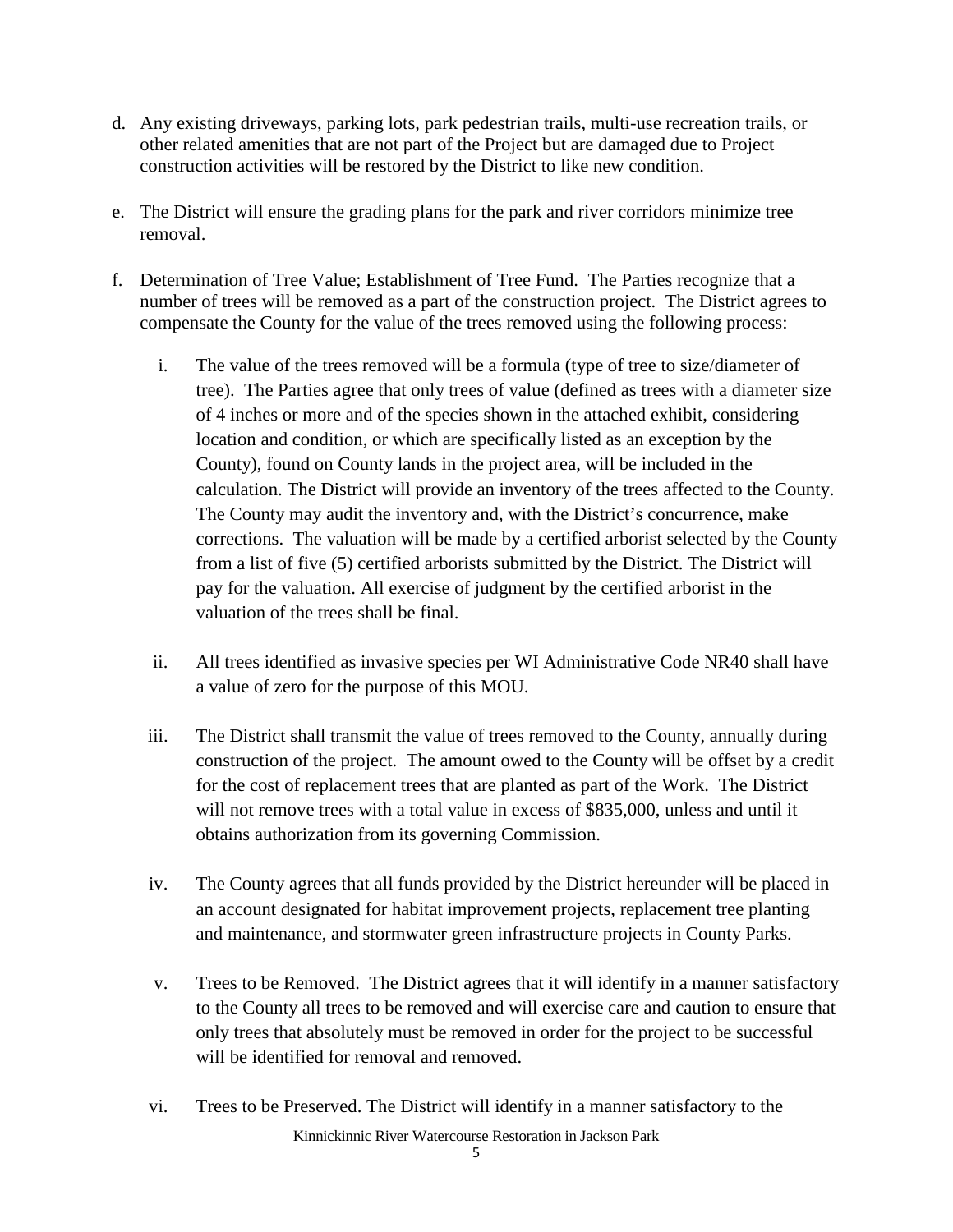County the trees that are not to be removed. The District will ensure that only trees identified for removal are removed. The District will meet with the County and contractors and mark off areas that are not to be disturbed. The areas will also be documented on a map and by photographs to the County's satisfaction. In the event that trees not identified for removal are in fact removed or are substantially damaged, the District will compensate the County the value of any trees removed, which were not on the inventory, by the means established herein above and any such amounts will be paid to the County. Nothing in this Agreement will be constructed to prevent the District from assigning this liability to its contractors. It will be the District's burden to ensure that trees identified for preservation are not removed and any trees that are identified to be preserved which are removed will be the District's responsibility during the period of construction.

- g. The District will provide replacement revenue for rental income for County amenities that are out of service during construction, this amount will be \$20,000 based on the amenities being out of services for two years. \$10,000 will be transmitted at the start of construction, and \$10,000 will be transmitted in the second year of construction.
- h. The District shall conduct a parking study to determine the appropriate number of parking spaces in the project area.
- i. The District, based on the final concept approved by the District and the County, shall design, construct, restore, and/or replace park amenities to include, but not be limited to:
	- i. Improvements to the Boathouse, which will include at a minimum a new HVAC system, ADA compliant restrooms, and exterior aesthetic improvements, with total construction costs not to exceed \$750,000.
	- ii. Improvements to the historic service yard structure including ADA compliant restrooms and any needed access drive improvements.
	- iii. Removal of the comfort restroom in the NW wooded area of the park and, at a minimum, replace with installation of a concrete pad along the 43rd Street parking lot for the placement of portable restrooms.
	- iv. Dredging the lagoon and ensuring that it is done in a way that minimizes the impact to wildlife, fish, and native aquatic plant growth while also improving lagoon health and increasing natural habitat for wildlife.
	- v. Improved pedestrian access to the lagoon, including four fishing/viewing piers, stepped stone access points, and ADA access points at up to ten locations.
	- vi. Construction and relocation of a new service yard at another location within the park that provides the same functionality as the current service yard. The current service yard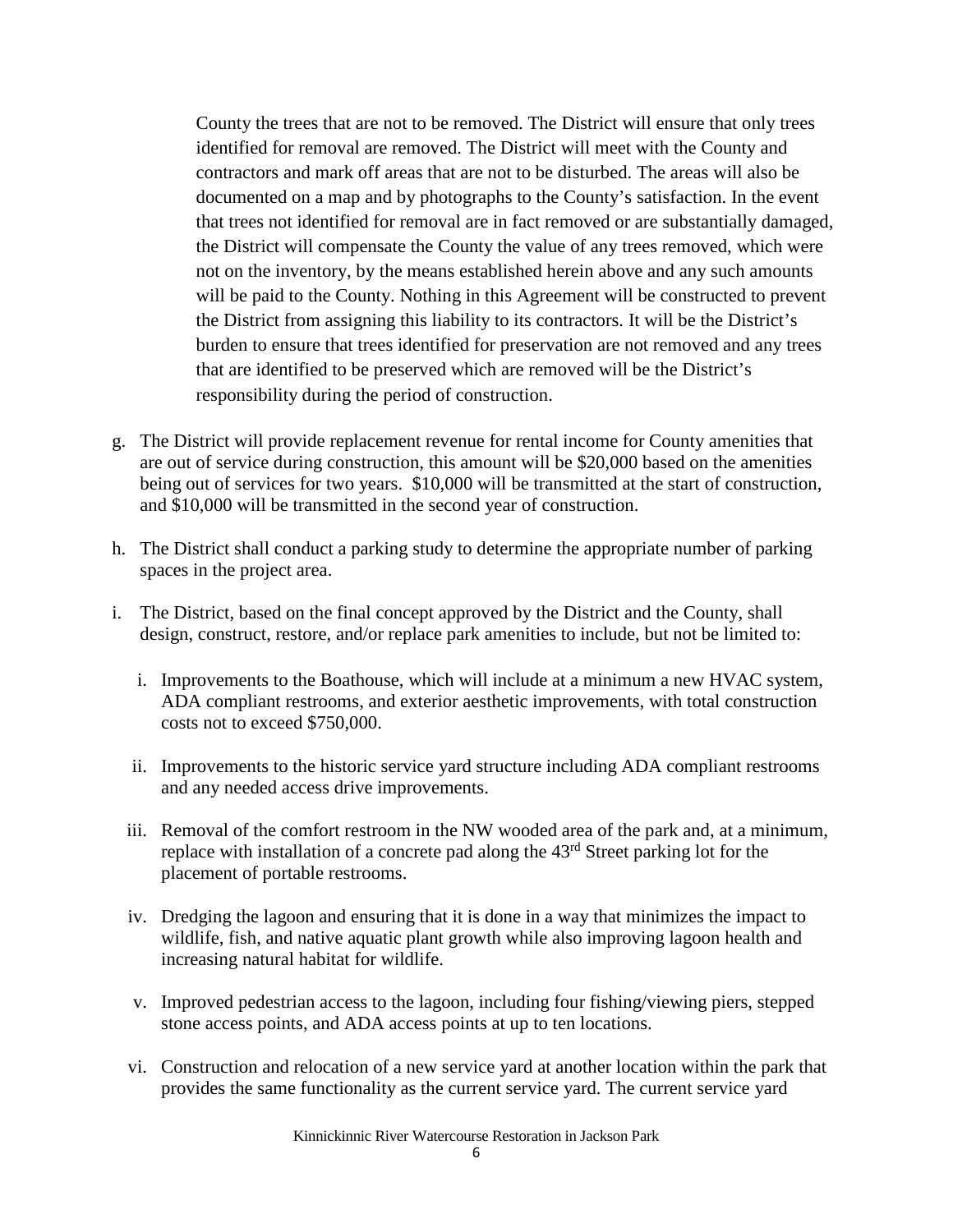houses approximately thirty staff and provides storage for equipment and vehicles, which are listed in Attachment C. Up to an additional \$250,000 will be provided by the District for improvements to the service yard beyond the current service yard functionality. If any of the \$250,000 is not used for the additional amenities at the service yard that funding shall be available for the pool project in Section 6(j) of this Agreement.

- vii. New LED lighting will be provided at the four recreational courts installed under (c).
- viii. Reconstruction of the entire length of the Kinnickinnic River Parkway from W Forest Home Avenue to South 43<sup>rd</sup> Street with pedestrian improvements, traffic calming elements, and new parking areas based on recommendations from the parking study. Parking areas may include green infrastructure practices to reduce stormwater runoff. The District will conduct a bridge condition analysis prior to reconstruction of the parkway.
	- ix. Remove concrete channel lining and replace with more natural watercourse.
	- x. Replace two pedestrian bridges and construct one new pedestrian bridge.
	- xi. Creation of new walking and bicycling trails.
- xii. Repair and/or replace walks or trails within the project area shown on the Site Concept. Upgrade all walk and trail lighting in the Project area with modern LED fixtures as appropriate.
- xiii. Reconstruct in kind 43rd St Parking Lot, which may include green infrastructure practices.
- xiv. Installation of a new Class A play area in the vicinity of the boathouse, to provide a play area that has better connectivity to parking, trails, and the river corridor. Play area equipment will be procured from the County designated vendor. District is not responsible for demolition of the existing play area located south of the pool.
- xv. A net gain or new and improved picnic areas, including two new picnic shelters in the project area.
- xvi. Fields for flexible recreational use, designed to recover quickly from rain events.
- xvii. Improved and/or restored natural areas to include native shade trees, ornamental trees, shrubs, and other native paintings in the impacted areas of the park.
- xviii. All improvements will improve access for disabled persons. New walks or trails shall be Universally Accessible and conform to ADA, AASHTO, and other applicable standards.
- j. The District shall pay \$2,750,000 toward the repair or replacement of the current pool facility with either pool upgrades, a new pool, or a splash pad (depending on County preferences and public input). By July 1, 2022, the District shall place \$2,750,000 into an escrow account for the County's use toward a splash pad or toward pool replacement, or pool upgrades; to be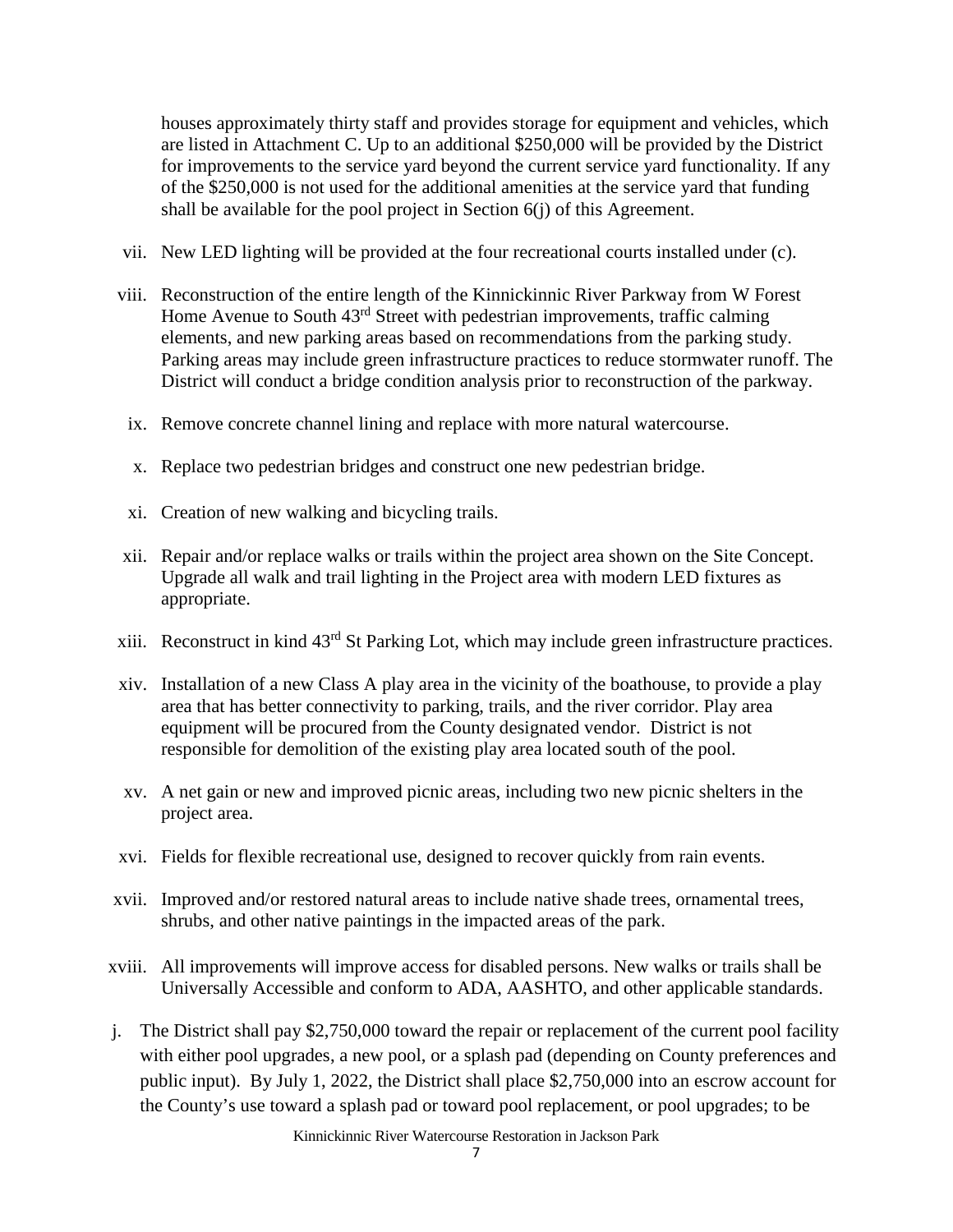utilized by the County no later than December 31, 2026. Any unspent funds remaining on December 31, 2026 shall return to the District. In the event County desires to use these funds for an alternative (non-water) park amenity, approval will be sought from District by Commission action.

- k. Provide public outreach and opportunities for public input on a periodic basis throughout the Project.
- l. Obtain all regulatory approvals and permits required for the work.
- m. Notify the County when project construction meetings are scheduled.
- n. Notify the County upon substantial completion of any portion of the work.
- o. The District or its general contractor shall provide Builder's Risk insurance coverage on a completed value form insuring for special perils, with Milwaukee County as additional insured and loss payee on the insurance certificate. Coverage is during construction period and is intended to terminate when the work has been completed.
- p. The District agrees to provide evidence satisfactory to the County that the total amount of funds necessary for the project are immediately available and dedicated to such purpose and documentation is in place to provide for the orderly disbursement of such funds during the course of construction to pay for all permits, material, labor, supplies, and any other miscellaneous items used or necessary for the construction of the renovations.
- q. The District agrees that within sixty (60) days after the substantial completion of the project, the District shall provide to County a complete set of construction documents to be included as a minimum: (a) as-built drawings; (b) a copy of all change orders; (c) a copy of all lienwaivers; (d) operation manuals or cut sheet drawings of any mechanical fixtures or equipment which was installed; (e) manufacturer's warranties or extended warranties; (f) a copy of all construction permits and signed drawings; (g) City of Milwaukee final occupancy permits, if applicable.

### 7. **County Responsibilities**

- a. Provide input throughout the project duration, including providing timely review and comment upon designs and construction documents.
- b. Provide the District and its Contractor(s) access to Jackson Park as necessary to design and construct the Project, after the Contractor(s) has obtained a Right of Entry Permit.
- c. Provide the District, at no cost to the District, all necessary County permits and rights of entry required for the initial construction of the river segment.
- d. Provide access to maps, plans, and record drawings to assist in design effort.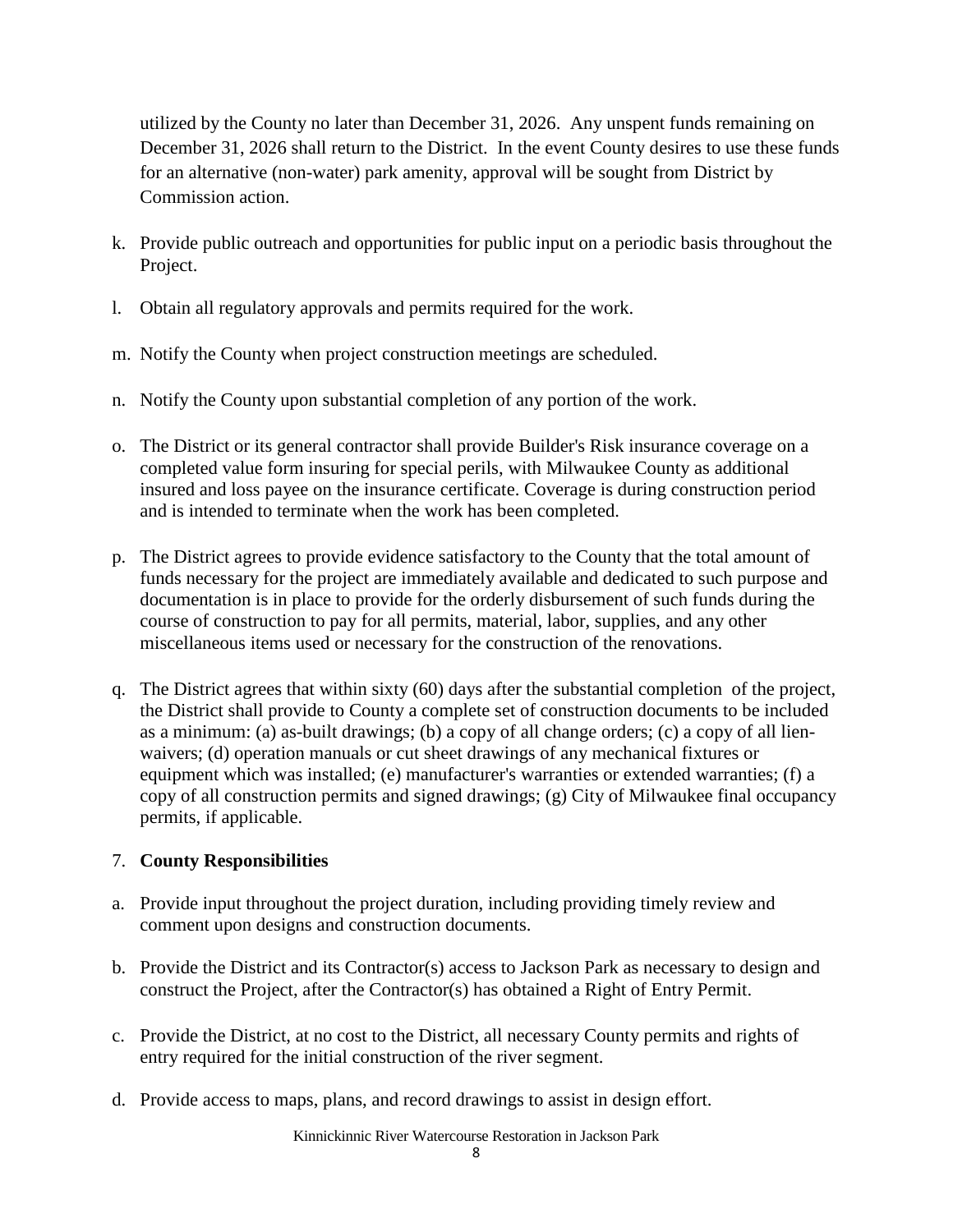e. Assist the District in obtaining public input during the Project.

# **8. Completion and Post-Construction Maintenance**

- a. County agrees to grant the District, at no cost, a permanent flood easement consistent with the regulations in Wisconsin Administrative Code NR 116 within one year of substantial completion.
- b. The District will be the sole authority to issue substantial completion for all work. Before the District will issue its acceptance of any roads, paths, bridges, or park improvements the District will first obtain written communication from the County of its acceptance of the work.
- c. Areas vegetated with turf grass will not be considered "completed" until the vegetation has been established. The District shall have a 5-year landscaping establishment contract to ensure establishment of new non-turf vegetation and management of invasive species. Any construction or landscaping warranties shall be for the benefit of the County as well as the District.
- d. The District shall permanently maintain the watercourse and naturalized banks. The District shall provide a draft Long Term Maintenance Plan to the County with the 90% design documents, and a final Long Term Maintenance Plan within 60 days following substantial completion. The District's maintenance responsibilities, which will be addressed in the Long Term Maintenance Plan, shall include, among other items, maintenance of the berm created between the convergence of the 43rd Street Ditch and the KK River.
- e. The District shall provide post flood-event remediation of any areas of the park impacted by out of bank river flooding. Post flood activities include flood related debris removal, vegetation reestablishment, and erosion repair, lagoon dredging, and environmental remediation. The District assumes responsibility for any specialized operation and maintenance of the channel including, but not limited to repair of erosion caused by storm events, and removal of debris.
- f. County shall be responsible for all other maintenance, including but not limited to, ordinary mowing, forestry, trash and litter collection in the park outside of the river channel.

# **9. Asset Ownership**

- a. As of substantial completion, the County shall own all new pavement, parking lots, walks, bridges, restrooms, picnic shelters, recreational courts and fields, curb and gutter, boathouse improvements, playground, fishing piers, lighting and all additional park amenities. The District shall oversee the completion of any remaining punch list items within a reasonable time period following substantial completion and shall prosecute all warranty claims during the warranty period
- b. Subject to the due diligence review process described in Section  $9(c)$  below, County may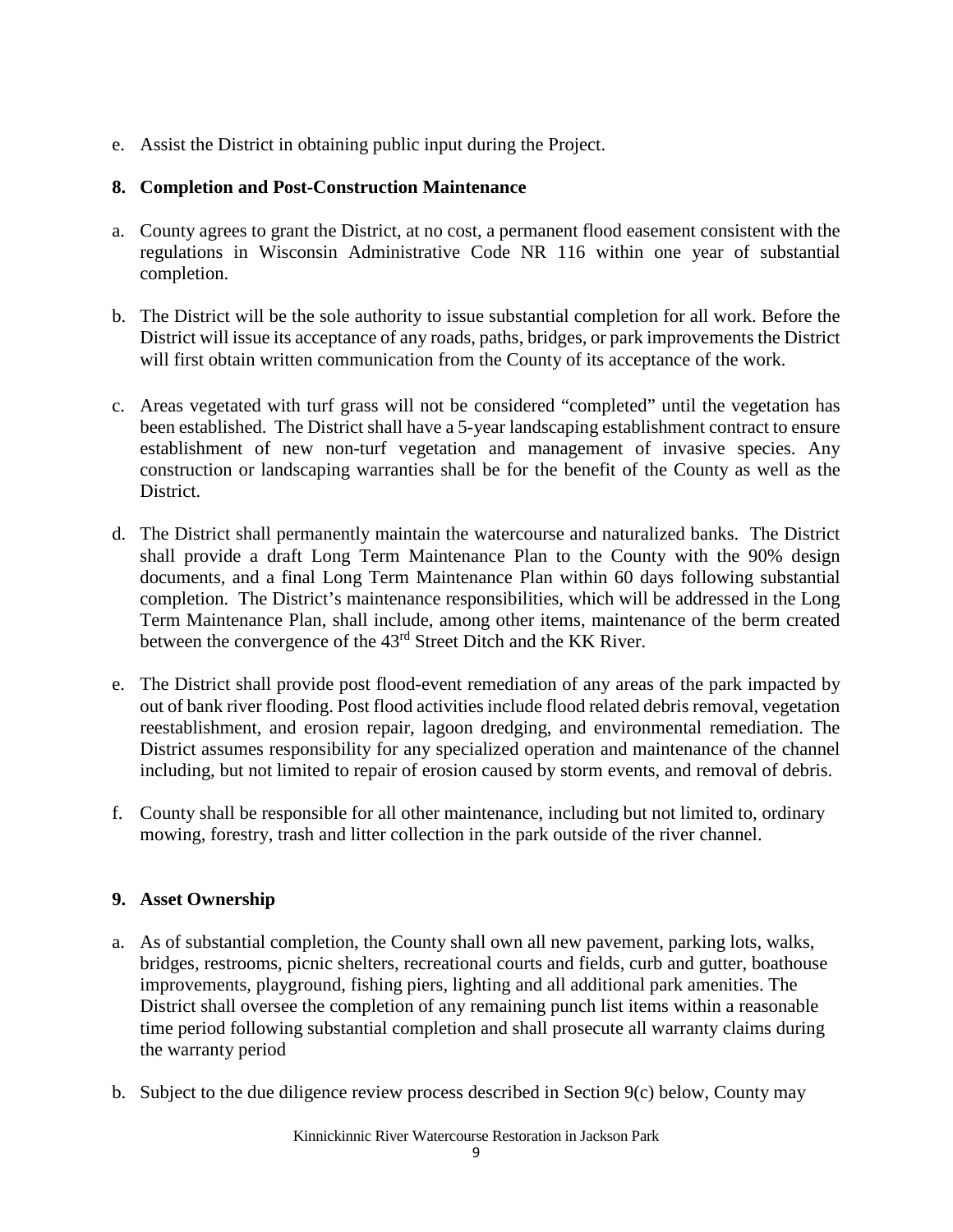accept a conveyance of one or more additional parcels of real property located south of the railroad and west of  $35<sup>th</sup>$  Street (the "Additional Parcel(s)"), whereupon such acceptance County will own such property(ies). Any Additional Parcel(s) conveyed to County hereunder will be conveyed by warranty deed in a form and substance satisfactory to County and the District will pay any applicable recording fees. .

c. Due Diligence Review.

Prior to accepting a conveyance of any Additional Parcel(s) as described in Section 9(b), County will have the right, but not the obligation, to review, consider and satisfy itself in its sole and absolute discretion as to any and all matters relevant to the Additional Parcel(s) and County's potential acquisition and the intended use and development thereof. The following terms and conditions shall apply to County's due diligence review activities hereunder:

- i. County may conduct any soil, environmental or other assessment of the Additional Parcel(s) that County deems necessary including, without limitation, any geotechnical investigation, a Phase I and/or Phase II environmental assessment, or any procurement and testing of soil, groundwater, or any other material located on the Additional Parcel(s) (collectively together the "Soil/Environmental Assessments"). County shall pay all costs associated with the Soil/Environmental Assessments and promptly restore any portions of the property damaged by such tests (e.g., due to soil borings) to substantially the same condition as existing just prior to such Assessment.
- ii. County may conduct any other test, inspection or review of the Additional Parcel(s) (or any information related thereto) or seek to obtain approvals or other information relating to the Project, including, but not limited to, (1) reviewing any materials the County receives in connection with its due diligence activities, and (2) reviewing or seeking to obtain any permit, notice, approval, variance, review or other matter relating to any federal, state, municipal, local or governmental agency involving the property.
- iii. The County may obtain, at the District's expense, (1) a title insurance commitment with respect to the Additional Parcel(s), together with a copy of each recorded document referred to in such title commitment, from a title insurer chosen by the County and committing such title insurer to issue an owner's policy of title insurance satisfactory to County; and (2) an ALTA survey prepared by a licensed surveyor and based upon the foregoing title commitment showing no encroachments, encumbrances or other matters except those satisfactory to or approved by the County.
- iv. The District hereby grants to the County and County's agents permission to enter onto and/or into the Additional Parcel(s) at reasonable times upon reasonable notice to conduct the activities set forth in this Section 9.
- v. The County and the District agree to work with one another in good faith to resolve in a mutually acceptable fashion any material issues that may arise during Due Diligence Review; provided, however, that the County's decision to acceptance a conveyance of the Additional Parcel(s) is to be made by County in its sole and absolute discretion..
- d. If the County elects to accept a conveyance of the Additional Parcel(s) after conducting its due diligence review, the parties will work together in good faith to prepare and execute any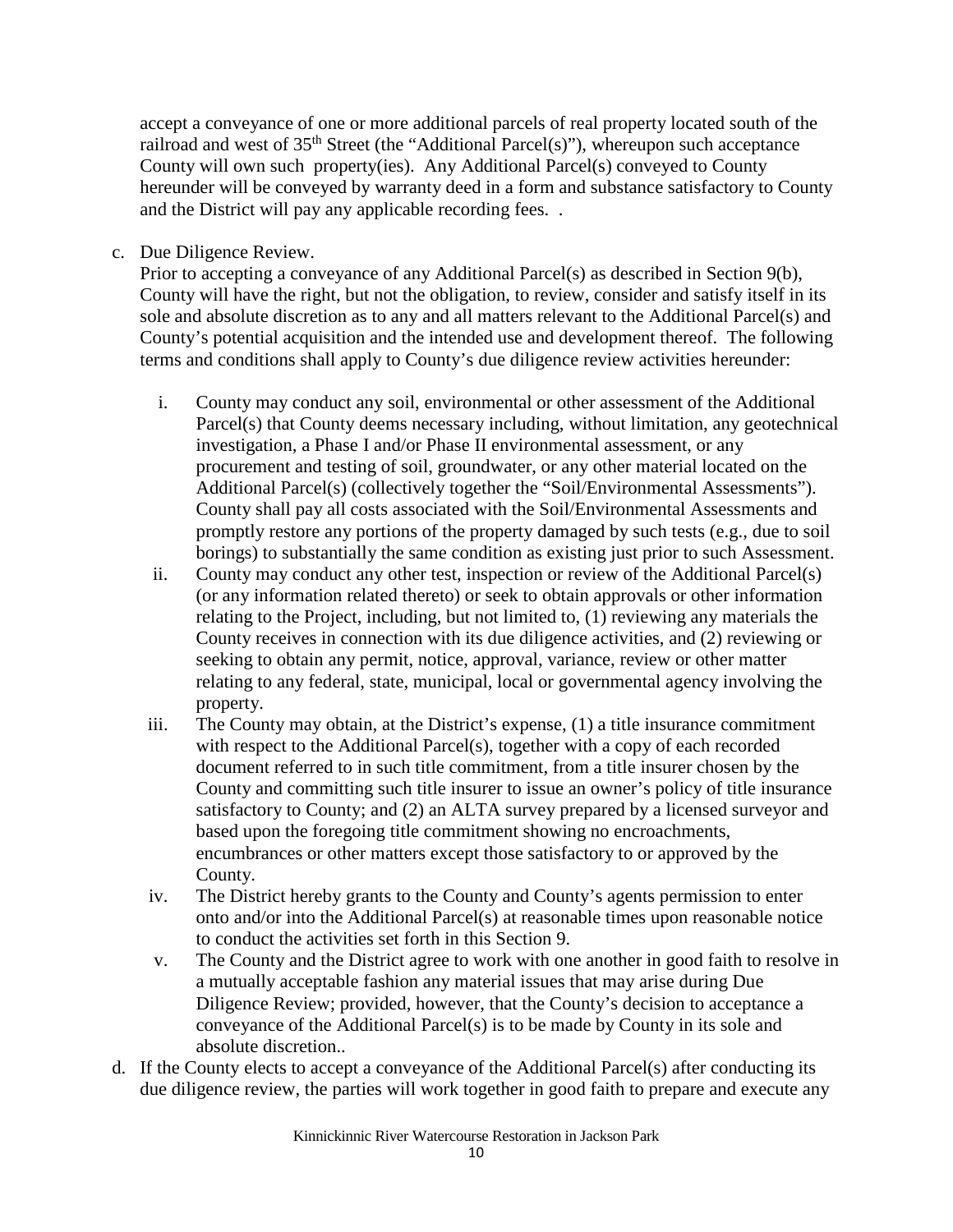and all customary closing and related documents necessary or convenient to effectuate such conveyance, including without limitation the warranty deeds, transfer returns, title insurance affidavits and indemnities, closing statements and certifications.

#### **10. Functional Use Warranty**

The District provides a perpetual, non-exclusive warranty that the park amenities including the: pavement, parking lots, walks, bridges, restrooms, picnic shelters, recreational courts and fields, curb and gutter, boathouse improvements, playground, fishing piers, and lighting will not be impacted by waters from river flooding on more than ten days per year for storms less than a 100-year storm event. For clarity, this warranty does not extend to snow or ordinary snow melt, which is expected to cause wet conditions in spring months.

#### **11. Contingencies**

The District's Responsibilities are contingent upon receiving approval by the Metropolitan Sewerage Commission for actions needing their approval, including budget authority and contract authorization.

#### **12. Notices**

a. The District will provide notices to:

Guy Smith, Executive Director Milwaukee County Parks 9480 Watertown Plank Road Wauwatosa, Wisconsin 53226 guy.smith@milwaukeecountywi.gov 414-254-5691

b. The County will provide notices to:

Patrick Elliott, Senior Project Manager Milwaukee Metropolitan Sewerage District 260 West Seeboth Street Milwaukee, Wisconsin 53204-1446 pelliott@mmsd.com 414-225-2168

#### 13. **Modifying this Agreement**

Any modification to this Agreement will be in writing and signed by both Parties.

### 14. **Severability**

If a court finds any part of this Agreement unenforceable, then the remainder of this Agreement continues in effect.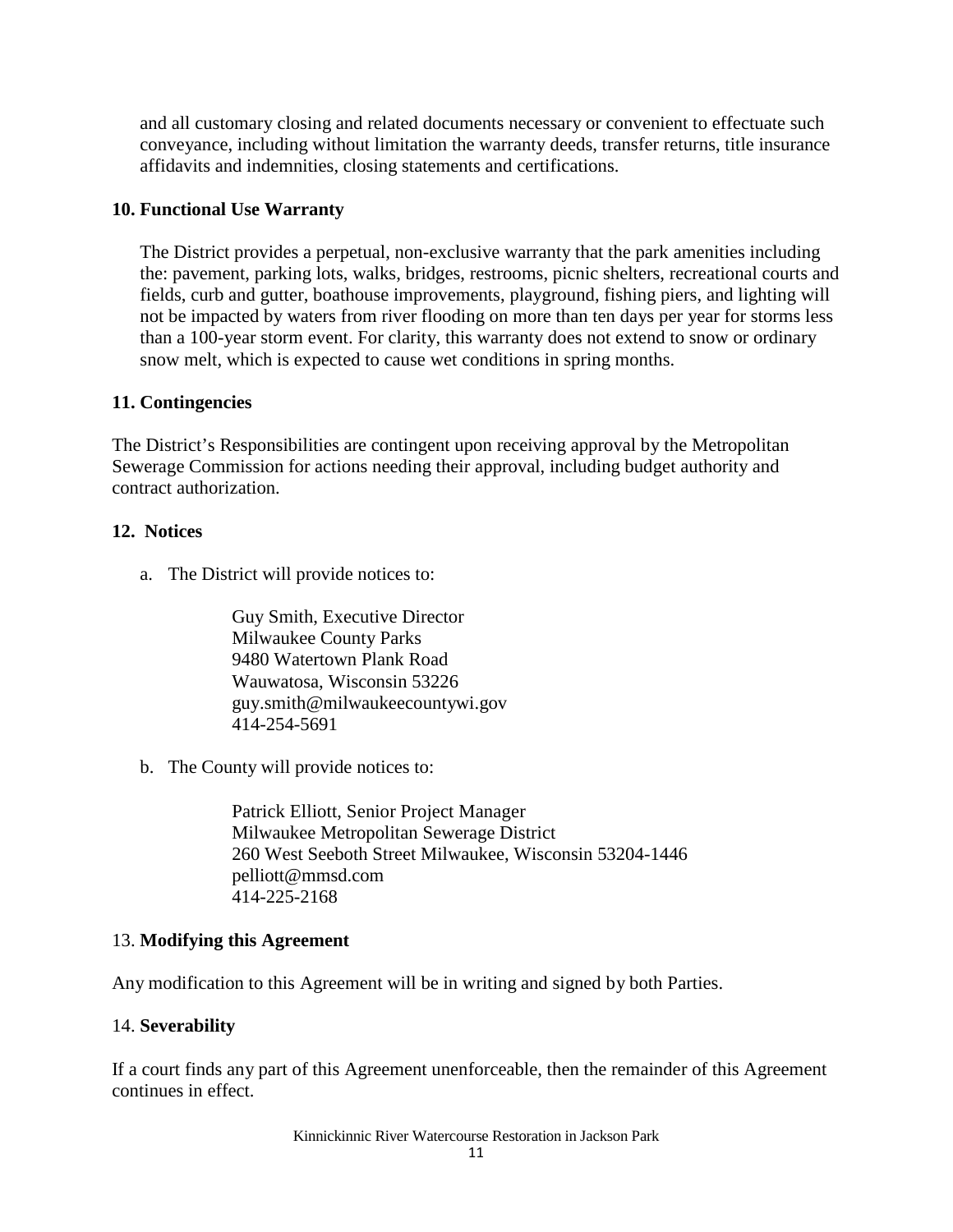# 15. **Applicable Law**

The laws of the State of Wisconsin apply to this Agreement.

### 16. **Resolving Disputes**

If a dispute arises under this Agreement, then the Parties will try to resolve it with the help of a mutually acceptable mediator in Milwaukee County. The Parties will equally share any costs and fees associated with the mediation, other than attorney fees. If the dispute is not resolved within 30 days after the Parties refer it to a mediator, then either Party may take the matter to court. Venue in any action brought under this Contract is proper only in the Circuit Court for Milwaukee County.

## 17. **Independence of the Parties**

This Agreement does not create a partnership. Neither Party may enter into contracts on behalf of the other Party.

## 18. **Authority of Signatories**

Each person signing this agreement certifies that the person is properly authorized by the Party's governing body to execute this Agreement.

### 19. **Indemnification**

To the fullest extent permitted by law, the District shall indemnify the County for, and hold it harmless from all liability, claims and demands on account of personal injuries, property damage and loss of any kind whatsoever, including workers' compensation claims, which arise out of or are in any manner connected to the Project, based on any injury, damage or loss being caused by any wrongful, intentional, or negligent acts or omissions of the District, its agents, or employees. The District shall, at its own expense, investigate all claims and demands, attend to their settlement or disposition, defend all actions based thereon and pay all charges of attorneys and other costs and expenses arising from any such injury, damage or loss, claim, demand or action. Milwaukee County's liability shall be limited by Wis. Stats. § 345.05(3) for automobile and for § 893.80(3) general liability.

### **20. Environmental Indemnification**

The District shall, to the fullest extent provided for under any environmental laws, rules and regulations, be responsible for any required repair, cleanup, remediation or detoxification arising out of: (a) any Hazardous Materials brought onto or introduced into the Premises or surrounding areas by the District or its agents and/or (b) Hazardous Materials whose presence pre-exists the commencement of any improvements made by the District, located in the Project, that are discovered or disturbed as a result of the District's activities connected to the Project.

a. "Hazardous Materials" as the term is used herein shall mean any substance: (i) the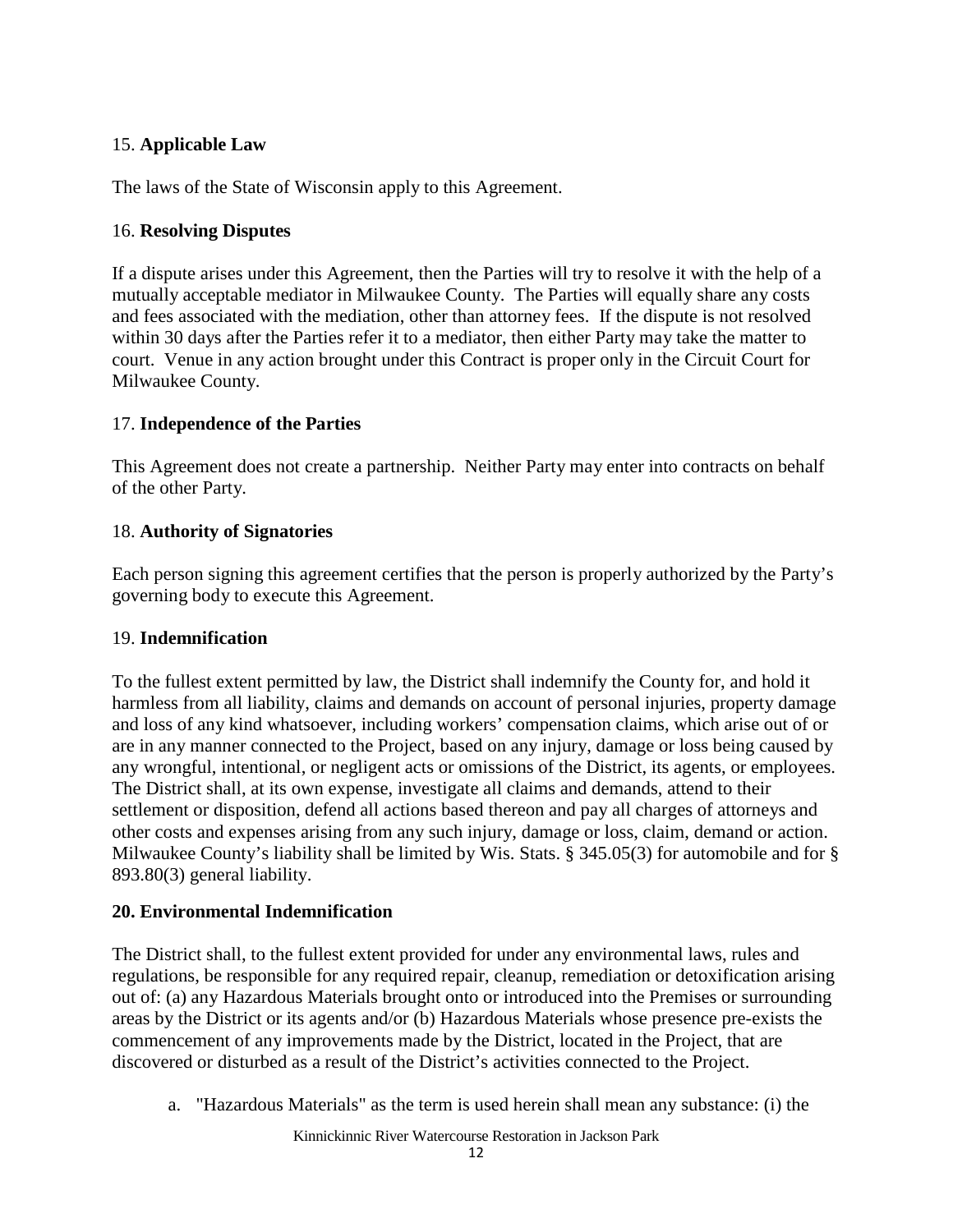presence of which requires investigation or remediation under any federal, state or local statute, regulation, ordinance, order, action, or policy; or (ii) which is or becomes defined as a "hazardous waste" or "hazardous substance" under any federal, state, or local statute, regulation, ordinance, or amendments thereto, including without limitation, the Comprehensive Environmental Response, Compensation and Liability Act (42 U.S.C. §9601 et seq.), or the Resource Conservation and Recovery Act (42 U.S.C. §6901, et seq.); or (iii) which is toxic, explosive, corrosive, flammable, infectious, radioactive, carcinogenic, mutagenic, or otherwise hazardous and is or becomes regulated by any governmental authority, agency, department, commission, board, agency or instrumentality of the United States, the State of Wisconsin, or any political subdivision thereof; or (iv) the presence of which on lands within the Project Limits causes or threatens to cause a nuisance upon the Project Limits or surrounding area or poses or threatens to pose a hazard to the Project Limits or surrounding areas or to the health or safety of persons on or about the Project Limits; or (v) which contains gasoline, diesel fuel, or other petroleum hydrocarbons; or (vi) which contains polychlorinated biphenyls (PCBs), asbestos, or urea formaldehyde foam insulation; or (vii) which causes notification of release and required actions in accordance with Chapter 292 Wisconsin Statutes..

#### **21. Insurance**

District is a special purpose municipal entity with the authority to levy taxes, and as such, is selfinsured for general liability and workers compensation under Wisconsin Statutes §§102, 893.80 and 895.46(1).

#### **SIGNATURES ON NEXT PAGE**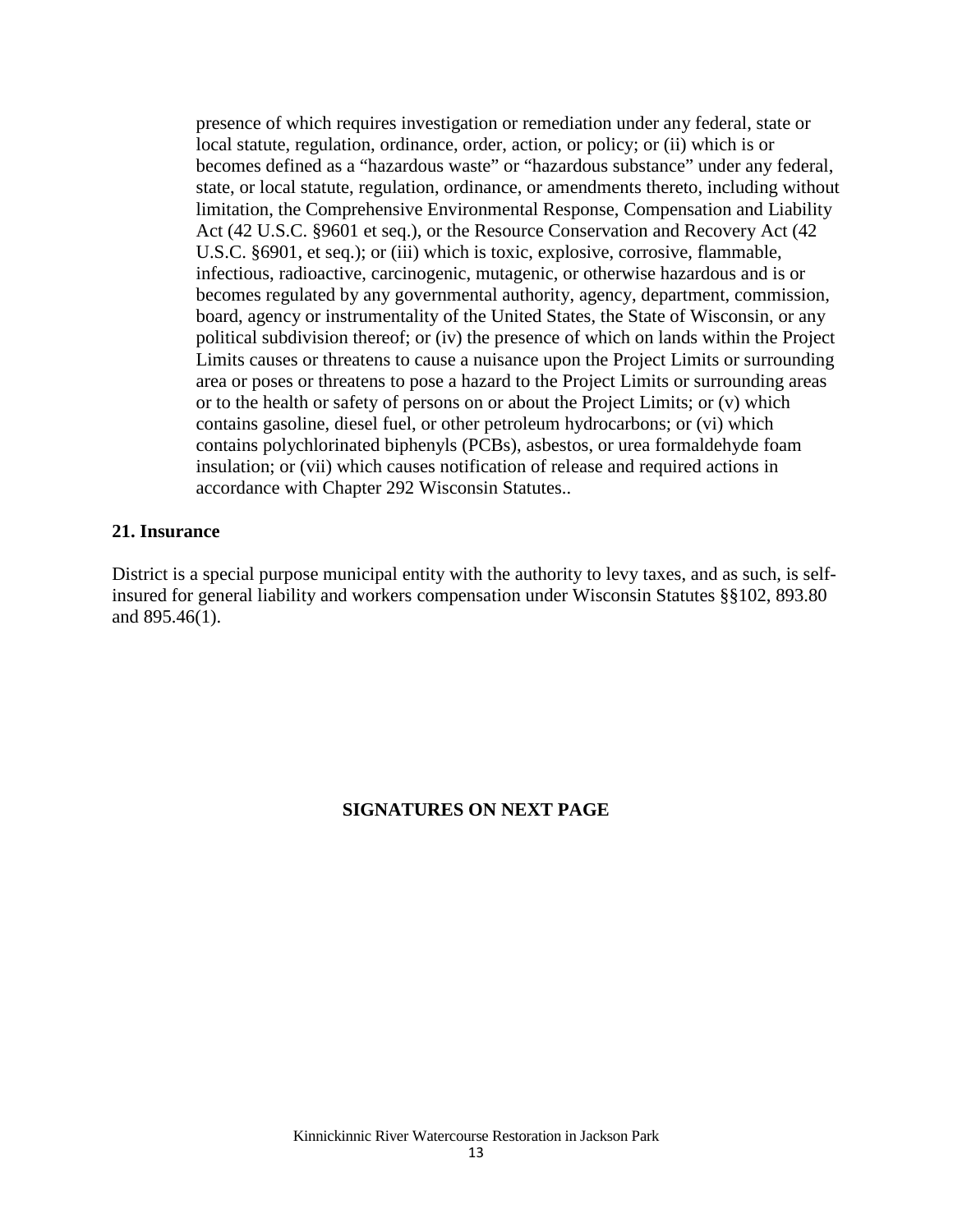## **MILWAUKEE METROPOLITAN SEWERAGE DISTRICT**

# **MILWAUKEE COUNTY**

| By:                                                | By:                                                                        |
|----------------------------------------------------|----------------------------------------------------------------------------|
| Kevin L. Shafer, P.E.<br><b>Executive Director</b> | Guy D. Smith, CPRP<br><b>Executive Director, Milwaukee County</b><br>Parks |
| Date:                                              | Date:                                                                      |
| Approved as to form                                | Approved for Execution                                                     |
| Attorney for the District                          | <b>Attorney for Milwaukee County</b>                                       |
|                                                    | Approved as compliant per Wis. Stat. sec.<br>59.42(2)(b)5.                 |
|                                                    | <b>Corporation Counsel</b>                                                 |
|                                                    | Reviewed by:                                                               |
|                                                    | <b>Risk Management</b>                                                     |
|                                                    | Approved as to funds available per Wis. Stat.<br>sec. $59.255(2)$ (e).     |
|                                                    | Comptroller                                                                |
|                                                    | Approved                                                                   |
|                                                    | County Executive                                                           |
|                                                    | Approved with regards to County Ordinance<br>Chapter 42                    |
|                                                    | <b>Community Business Development Partners</b>                             |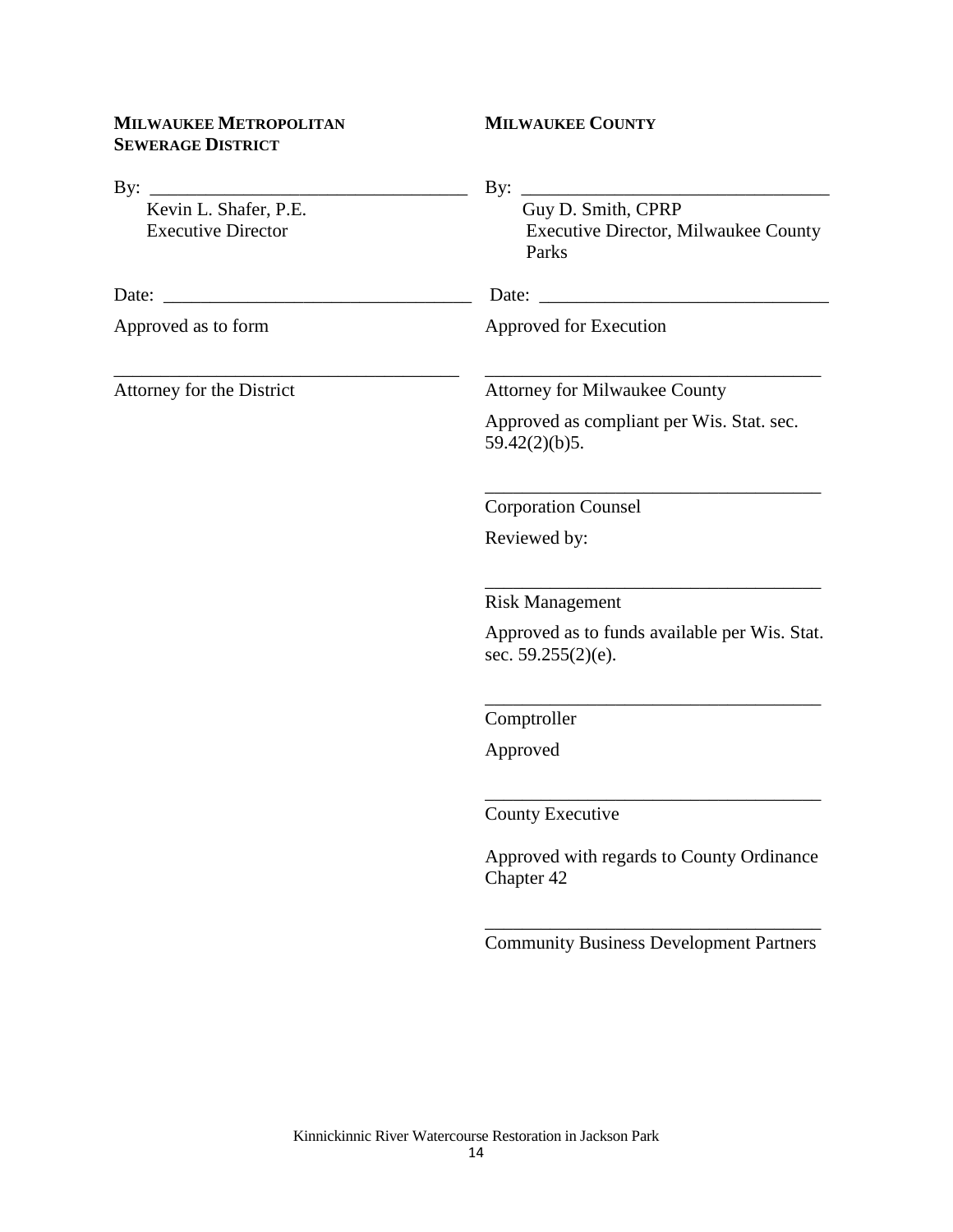

# ATTACHMENT A – JACKSON PARK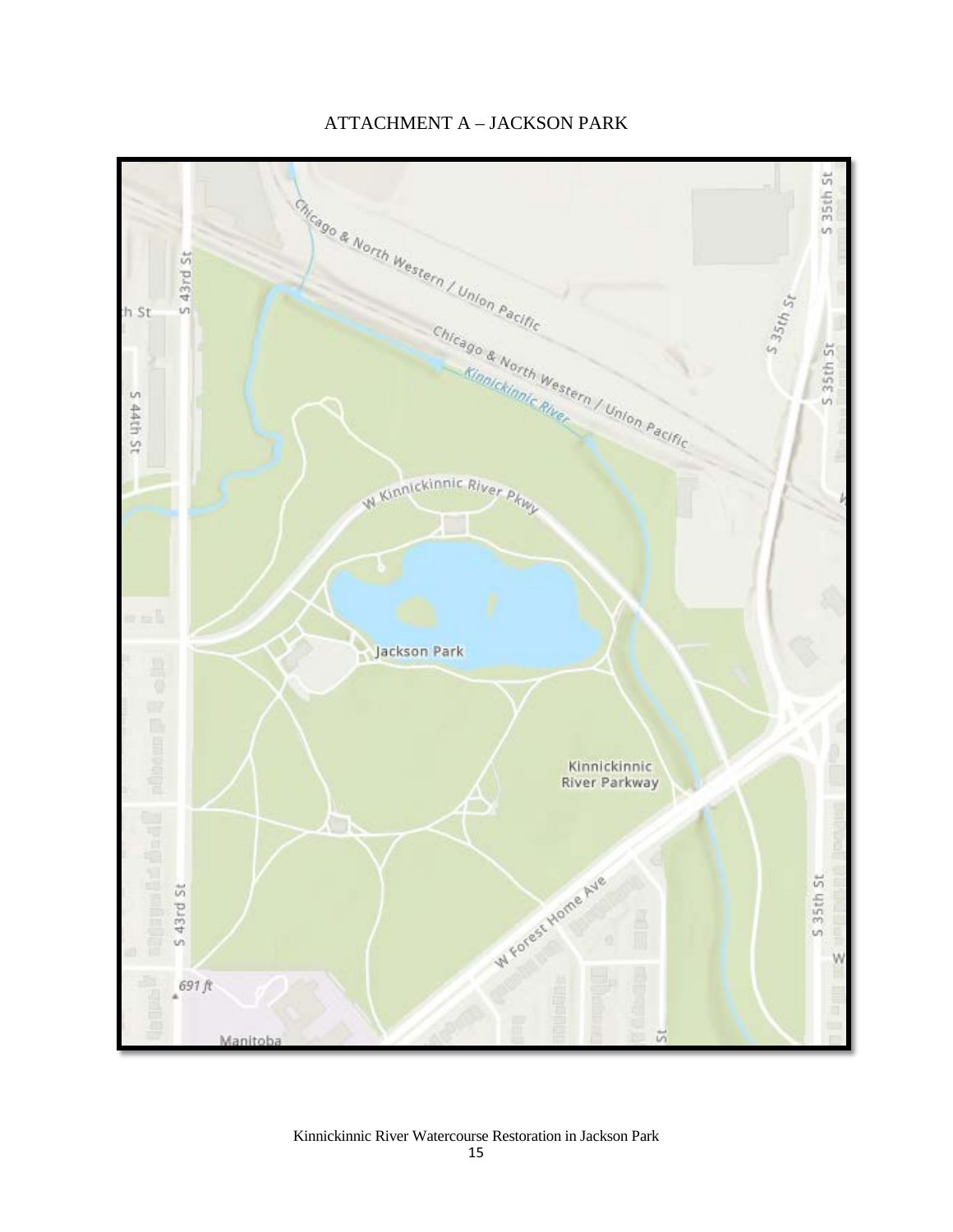- SPORT COURTS | CANCHAS DEPORTIVA
- RELOCATED SERVICE YARD | PATIO DE SERVICIO REUBICADO
- OD WETLAND FEATURE | CARACTERÍSTICA DEL PANTANO
- $\bigcirc$ FLEXIBLE LAWN | CÉSPED FLEXIBLE
- $\mathbb{C}$ REALIGNED PARKWAY | AVENIDA REALINIADA
- RIVER CORRIDOR | CORREDOR DEL RÍO  $\odot$   $\odot$

# **LEGEND | LEYENDA**

- EXTEPPED STONE ACCESS | ACCESO VIA ESCALONES DE PIEDRA<br>Kinang Designated Cross Walks | CRUCES DESIGNADOS | NEUMEL AQUATIC UPGRADES | MEJORAMIENTOS DEL FUTURO DESIGNATED CROSS WALKS | CRUCES DESIGNADOS
	-
- $(P)$ OFF-STREET PARKING | ESTACIONAMIENTO EN LA CALLE
- ⊜ PICNIC SHELTER | REFUGIO DE PICNIC
- $\bigoplus$ PICNIC GROVE | ÁREA DE PICNIC
- PLAYGROUND | PATIO DE RECREO  $\odot$
- PEDESTRIAN BRIDGE | PUENTE PEATONAL
- MULTI-USE TRAIL | CAMINO MULTIUSO

NATURE TRAIL | SENDERO NATURAL

**S** FISHING PIER | MUELLE DE PESCA

A LA PISCINA



#### ATTACHMENT B – CONCEPT PROJECT PLAN